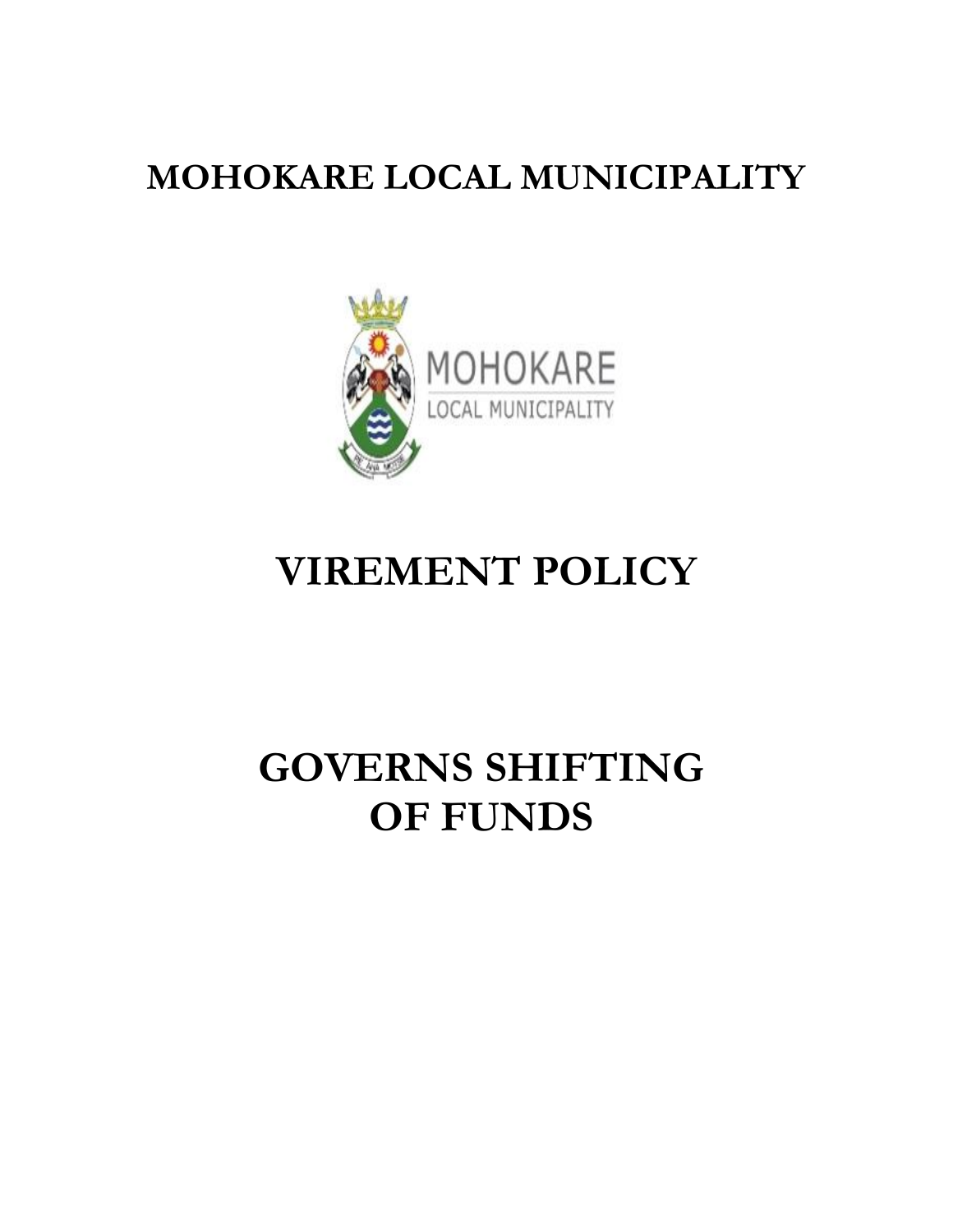### **VIREMENT POLICY**

**INDEX**

#### **1. DEFINITIONS**

#### **2. OBJECTIVE OF THE POLICY**

### **3. LEGISLATIVE REQUIREMENTS**

#### **4. DELEGATIONS ON VIREMENTS - CAPITAL BUDGET**

#### **5. DELEGATIONS ON VIREMENTS - OPERATION BUDGET**

- 5.1 Virement between Departments
- 5.2 Virement between Sub-Votes
- 5.3 Virement within Sub-Votes
- 5.4 Virement within Functional Areas
- 5.5 Virement on non-cash items
- 5.6 Virement on cash items

#### **6. PRINCIPLES TO BE ADHRED TO IN THE POLICY**

#### **7. COMMENCEMENT**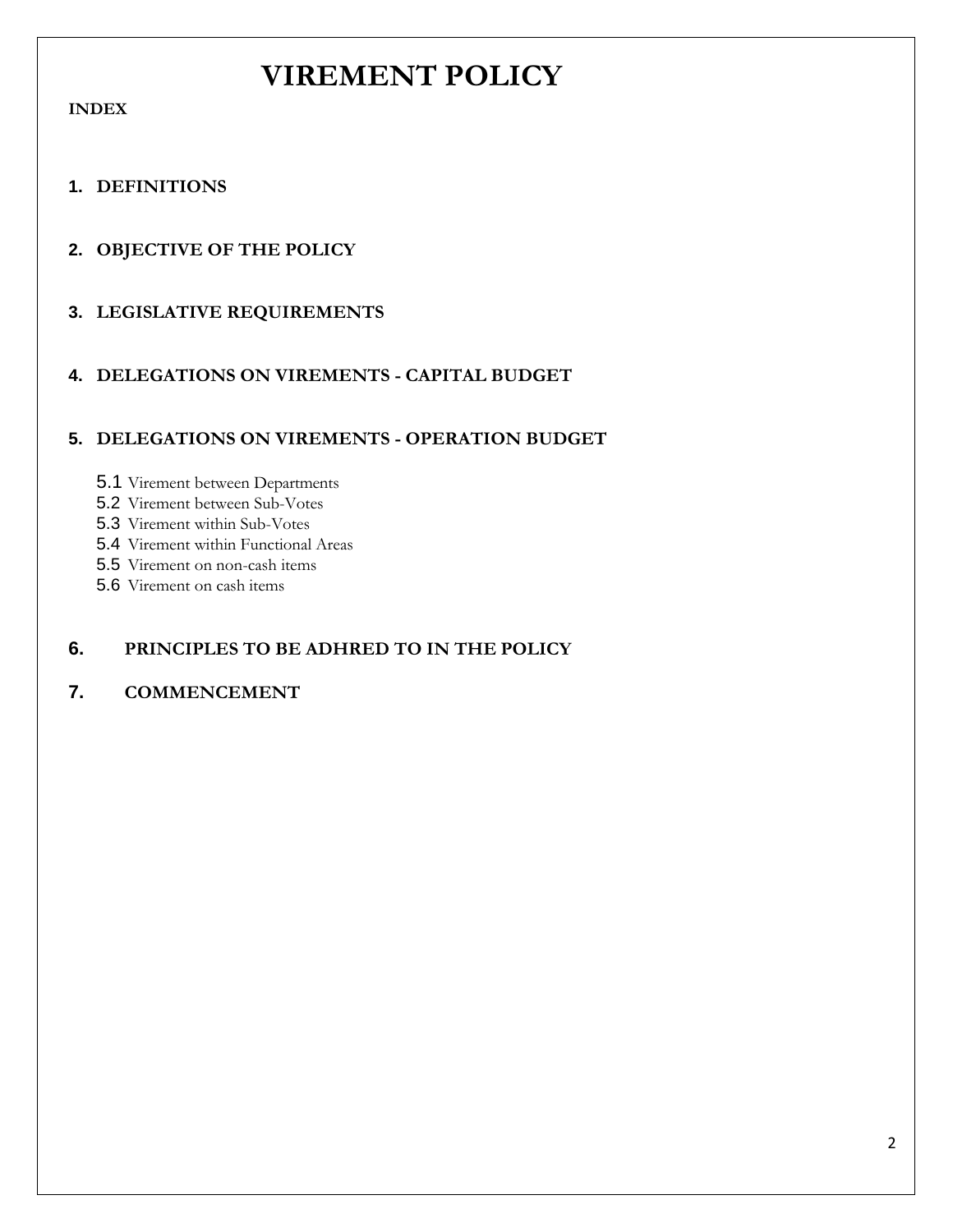#### **1 DEFINITIONS**

In this policy unless the context indicates otherwise, the following definitions are applied-

**Accounting Officer** - The municipal manager of a municipality within the meaning of section 82 of the Municipal Structures Act, no 117 of 1998.

**Delegation** - In relation to a duty includes an instruction or request to perform or to assist in performing a duty.

**CFO** – The head of the budget and Treasury office designated in terms of section 80 (2) of the MFMA.

**MFMA** – Municipal Finance Management Act no 56 of 2003.

**HOD Head of Department** – An official reporting directly to the accounting officer.

**Manager** – An official reporting directly to the HOD.

**Virement** – Main Votes -Transfer of funds from one department to another

**Transfers** - Transfer of budget within a department (between cost centers) or within a cost center - from one line item to another.

**Cost center** – A budget for a specific area of responsibility.

**Department/Vote** – One of the main segment into which a budget of a municipality is divided for the appropriation of money for the different departments or functional areas of the municipality;

That specifies the total amount that is appropriated for the purpose of the department or functional area concerned; and

Is managed by a Head of Department.

The Municipality's Departments and the cost centers are as follows:

#### **Council & Executive**

Mayor and Council Municipal Manager IDP LED **Finance** Chief Financial Officer Finance Property Finance Information Technology **Corporate Services** Human Resource Other Administration Manager Corporate services **Community services** Solid Waste Community Halls **Cemeteries** Other Community services Traffic Pounds Parks Sport ground Housing Council Properties Camps

#### **Technical Services**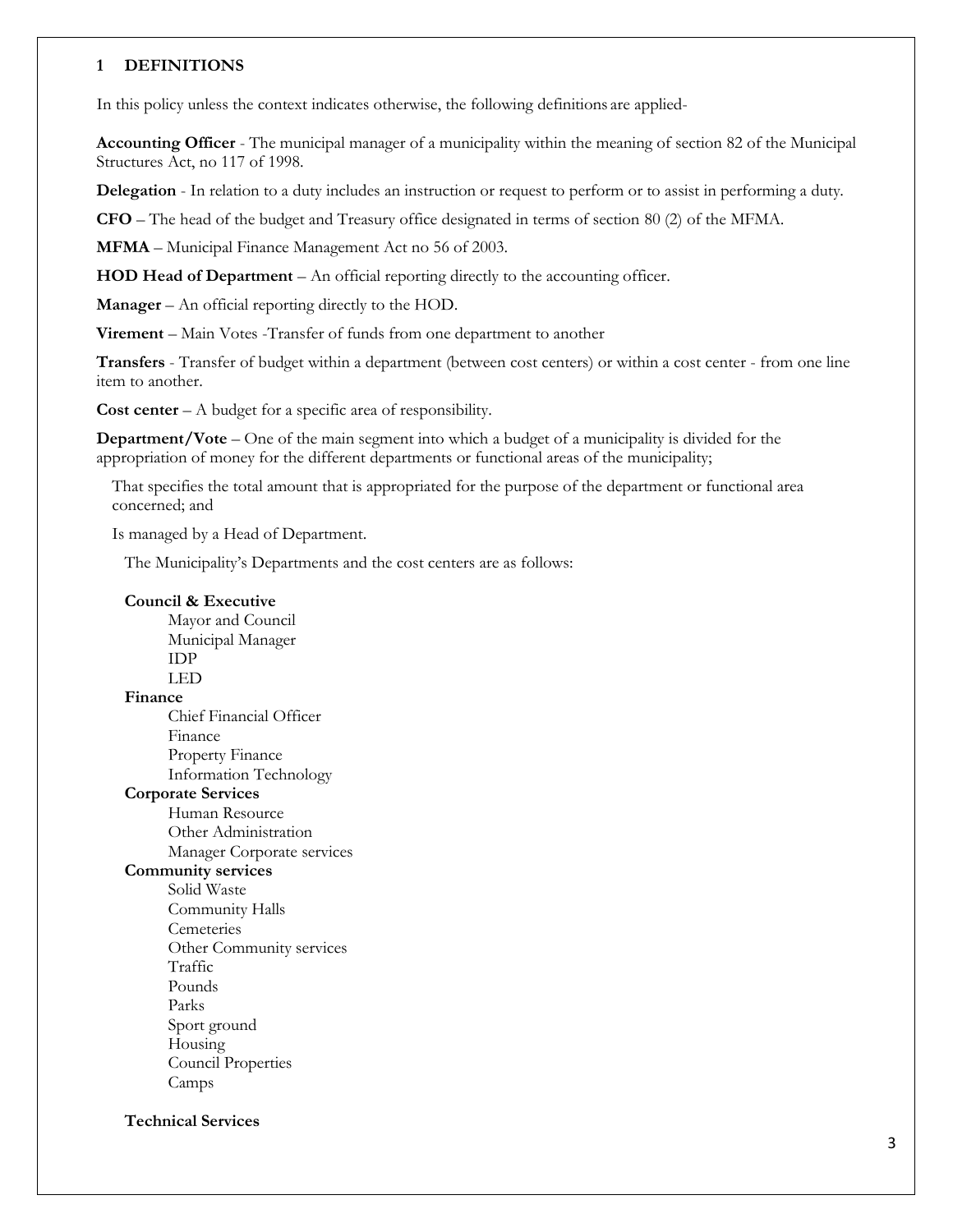Sanitation Roads & Streets Water **Electricity** Manager Technical Services

#### **2. OBJECTIVES**

- (a) Give heads of departments, HOD's and managers' greater flexibility in managing their appropriations / budgets.
- (b) Provides guidance to managers on how and when they may shift funds between items, projects, programs within their areas of responsibilities.
- (c) Comply with the Municipal Finance Management Act and the Municipal Budget and Reporting Regulations to implement an approved virement policy.
- (d) Optimizes the use of resources by ensuring adequate funding is available to defray expenditure that is incurred in a particular department, cost center or functional area by offsetting or transferring savings in another department, cost center and/or functional area.
- (e) Allow limited flexibility in the use of budgeted funds to enable management to act on occasions such as disasters, unforeseen/unavoidable expenditure asthey arise to accelerate service delivery in a financially responsible manner.

#### **3. LEGISLATIVE REQUIREMENTS**

Chapter 4 of the Municipal Finance Management Act, No. 56 of 2003, states that the approval of the budget/appropriation is the responsibility of the council. This does not mean the approval of every line item but rather the approval of the budget which will give effect to the planned strategic priorities of the municipality (IDP, SDBIP).

The process, format and other compliance requirements are regulated by the Municipal Finance Managements Act no. 56 of 2003, the Municipal Budget and Reporting Regulations no.32141 and in National Treasury circular 51 as guide.

#### **4.6 Virement policies of municipalities**

*The MFMA and the Municipal Budget and Reporting Regulations seek to move municipalities away from the traditional approach of appropriating/approving budgets by line item. The aim is to give the heads of municipal departments and programmes greater flexibility in managing their budgets. To further facilitate this, each municipality must put in place a council approved virements policy, which should provide clear guidance to managers of when they may shift funds between items, projects, programmes and votes.*

*The following principles must be incorporated into municipal virements policies:*

- *1. Virements should not be permitted in relation to the revenue side of the budget;*
- 2. Virements between votes should be permitted where the proposed shifts in funding facilitate sound risk and financial management *(e.g. the management of central insurance funds and insurance claims from separate votes);*
- *3. Virements from the capital budget to the operating budget should not be permitted;*
- *4. Virements towards personnel expenditure should not be permitted;*
- *5. Virements to or from the following items should not be permitted: bulk purchases; debt impairment, interest charges; depreciation, grants to individuals, revenue foregone, insurance and VAT;*
- *6. Virements should not result in adding 'new' projects to the Capital Budget;*
- *7. Virements of conditional grant funds to purposes outside of that specified in the relevant conditional grant framework must not be permitted; and*
- *8. There should be prudent limits on the amount of funds that may be moved to and from votes and sub-votes (e.g. not more than 5 per cent of the budget may be moved to or from a vote, programme, project etc.).*

*The policy must also indicate how the virements process is to be managed within the municipality so as to enable the tracking and reporting of funding shifts.*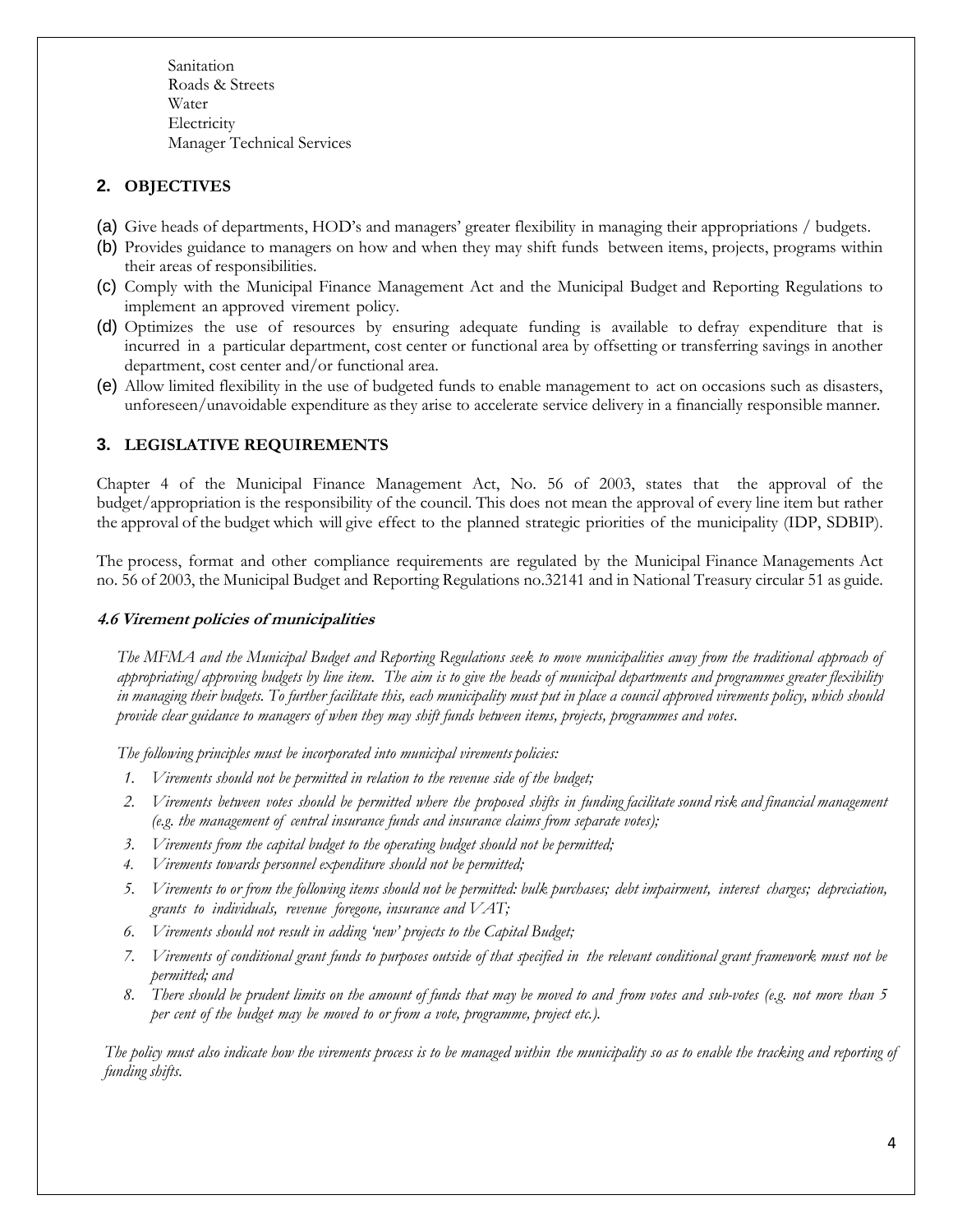#### **4. DELEGATIONS ON VIREMENTS ON – CAPITAL BUDGET**

A Capital budget is approved per line items or per project. This in effect means that council does not allow any discretion to an official other than delivering on the decision taken. Any savings or shortfall must be reported to council for it to decide on the future utilization of the savings as well as to seek additional funds for the execution of a project in the case of a shortfall in the budgeted amount to complete the project.

Shifting of funds in the capital budget must be authorized by the Accounting Officer in consultation with the Chief Financial Officer and relevant HOD and subsequently approved by Council.

#### **5. DELEGATION ON VIREMENTS – OPERATIONAL BUDGET**

"The object of virement is to enable the municipality to authorize the utilization of projected savings in one vote towards the spending under another vote;

#### 5.1 **Virement between departments**

A "vote" in terms of the Municipal Finance Management Act no 56 of 2003 is defined as one of the main segments into which a budget of a municipality is divided for the appropriation of funds for different departments or functional areas of the municipality. This specifies the total amount that is appropriated for the purposes of the department.

Council therefore decides on the total amount that is allocated to that specific department and classifies it as a vote, because council approves the "vote" only.

The shifting of funds between the departments is the function of the Accounting Officer.

#### 5.2 **Virement between cost centers within departments**

Transfer of funds from one cost center to another cost center within a specific department is delegated to the HOD of the respective department.

#### 5.3 **Virement within cost centers.**

Transfer of funds within cost-centers is delegated to Managers and must be within the same category of expenditure e.g. (Housing, General expenditure Legal Costs to Housing, general expenditure inventory)

#### 5.6 **Virement on non-cash items**

Virement cannot be permitted on the following non-cash items:

- 5.6.1 Depreciation
- 5.6.2 Debt impairment
- 5.6.3 Inter departmental charges

#### 5.7 **Virement on cash items**

Virement cannot be permitted on (from) the following cash items, but can be from and to a similar account i.e. from housing maintenance to traffic maintenance.

- 5.7.1 Personnel expenditure
- 5.7.2 Bulk purchases
- 5.7.3 Interest charges
- 5.7.4 Revenue forgone
- 5.7.5 Insurance
- 5.7.6 VAT
- 5.7.7 Grants to individuals.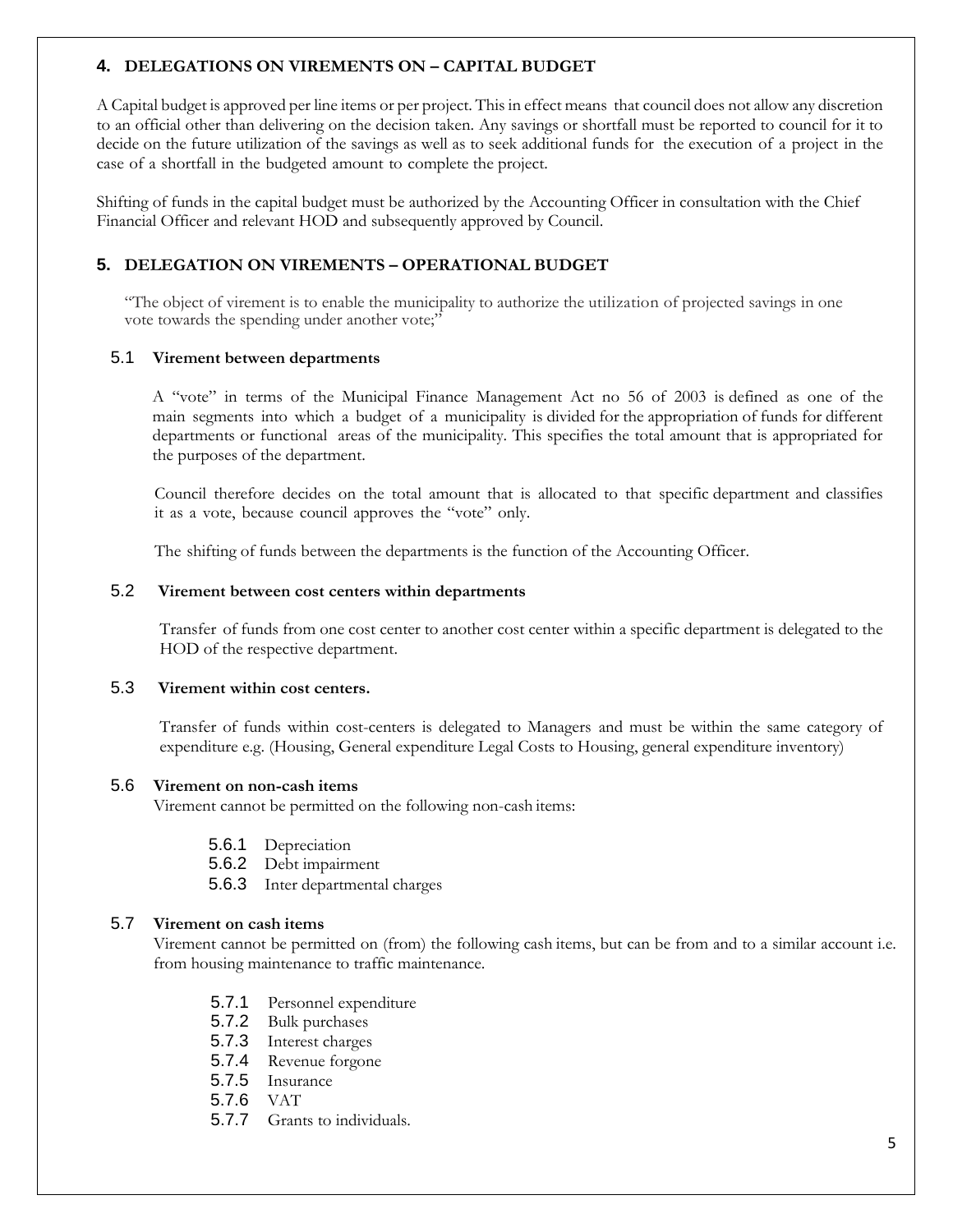#### **6. PRINCIPLES TO BE ADHERED TO IN THE POLICY**

- (a) Virement in relation to the revenue side of the budget should not be permitted, except where revenue is in fact received (not accrued) in excess of budgeted amount e.g. traffic fines.
- (b) Virement from the capital budget to the operating budget should not be permitted.
- (c) Virement should not result in adding "new" projects to the capital budget.
- (d) Virement of conditional grant funds for purpose outside of that specified in the relevant conditional grant framework must not be permitted.
- (e) Funds to be transferred to or from voted programs and projects should be limited to the delegation of powers and all approval procedures must be followed.
- (f) The amount of expenditure that the mayor, in consultation with the MM, may authorize in terms of section 29 of the MFMA is limited to R2 million in if the approved total revenue in the current budget is more than R100 million.
- (g) Virement between the departments to be limited to R500 000,00 from any one giving department per financial year.
- (h) Virements between cost centers within a department to be limited to R100 000,00 per annum from any giving cost center.
- (i) Virements within a cost center to be limited to R50 000,00 from any giving item.
- (j) All virement made during the first half of the budget year including, section 29 and 32 of the MFMA, must form part of the adjustments budget.
- (k) Any virement made after the adjustments budget to be as follows:
	- Additional Revenue: Any additional allocation made by National or provincial government must be approved by council and form part of the Annual Financial statements at the end of the budget year.
	- Any other virements can only be made in respect of savings on the giving vote, and limited a set out in 6 (f) to (i) as set out above.
	- Any virements during the last month in the financial year to be authorized by the Accounting Officer.

#### **7. COMMENCEMENT**

This policy takes effect on 1 July 2022.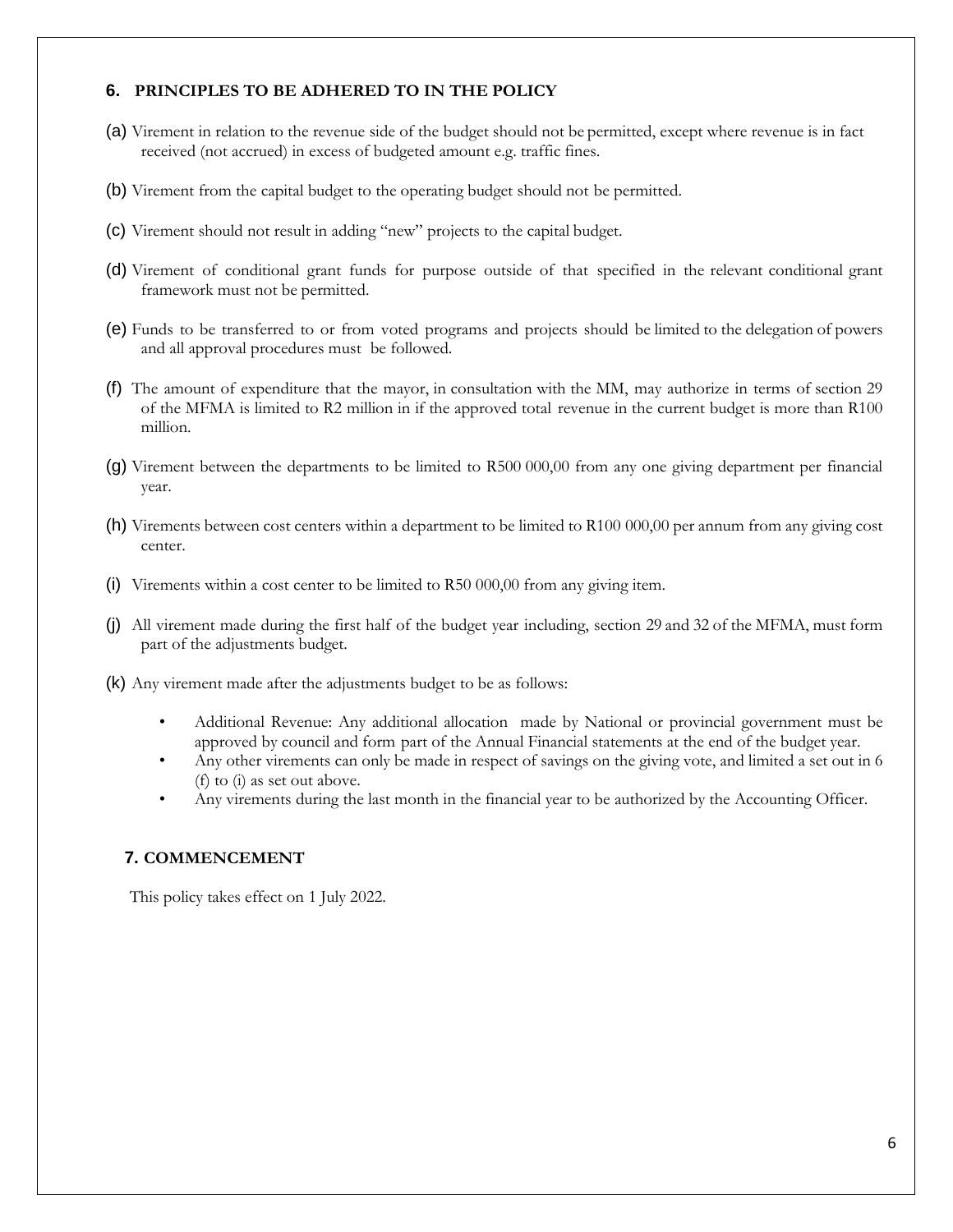### **Annexure A**

### **MOHOKARE MUNICIPALITY**

#### **VIREMENT APPLICATION**

**CAPITAL Budget OPERATING Budget (please Circle)** 

**Between Departments Within Department,**

#### **Within Cost Centre**

**(Please circle)**

This form must be:

- 1. Completed in duplicate
- 2. Signed by both Vote Custodians
- 3. Signed by the Head of Department
- 4. Approved by the Chief Financial Officer (only applications >R50,000)

#### NOTE:

- 1. The maximum virement is R2 mil (MFMA Sect 29), Between Departments R500,000, within departments R100 000, within cost center, R50 000.
- 2. Transfers to/from operating to capital are not allowed.
- 3. Transfers within capital budget to be approved by Council.
- 4. No virement is allowed in the first three months. Accounting officer to authorize transfers during the last month of the financial year.

#### **TRANSFER REQUIRED R : BUDGET YEAR: 20 /20**

### **FROM TO DEPARTMENT COST CENTER SEGMENT DESCRIPTION ORIGINAL/REVISE D BUDGET PROVISION COMMITTED TO DATE (Excluding this transfer) VOTE CUSTODIAN**

#### **MOTIVATION:**